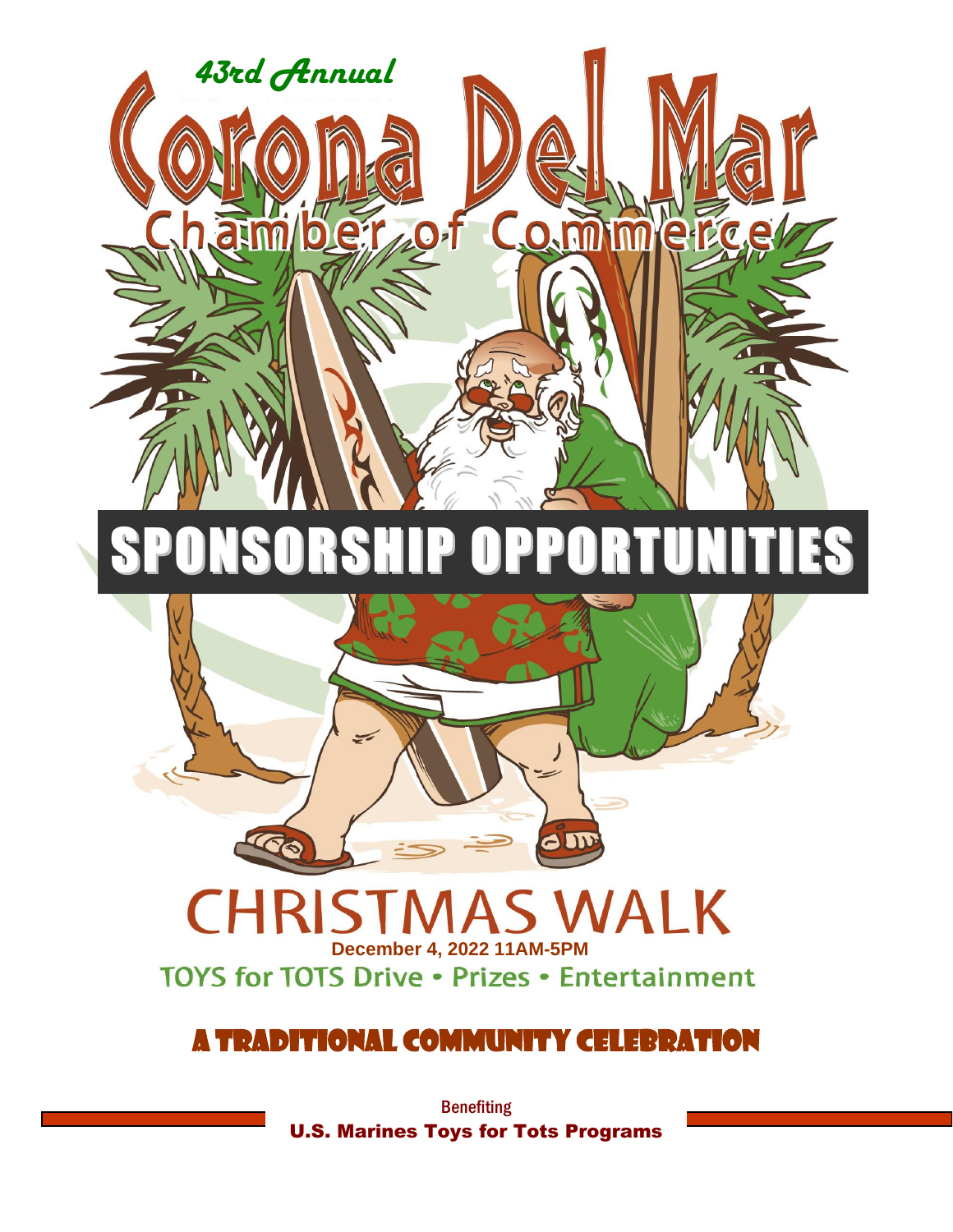

#### **Welcome Prospective Sponsor!**

**The 43rd Annual Corona del Mar Christmas Walk** to be held on **December 4, 2022** returns for another successful year. This traditional community event offers something for all ages and draws approximately 5,000 friends, neighbors and business owners alike into the Business District of Corona del Mar for a celebration walk honoring the merchants and restaurants for the holiday season.

The "Walk" features live entertainment, visits with Santa, beer & wine gardens, merchant promotions, unique gifts, plenty of children's activities, and all while strolling through the charming seaside village of Corona del Mar.

Hosted by the Corona del Mar Chamber of Commerce, and benefiting the U.S. Marine's Toy's-for-Tots program, this worthwhile event also offers a meaningful investment for sponsorship participants through various avenues of event publicity.

We would like to invite you to be a part of the Corona del Mar Christmas Walk & Festival by participating as a sponsor. Your company name and logo will be promoted throughout the community in a variety of ways including print & news media, banners, posters, Social & Online Marketing, press releases, direct mail, exhibit space and much more.

We are certain your participation as a sponsor will be a mutually beneficial and worthwhile decision. We look forward to working with you and having you join our list sponsor participants.

Sincerely,

**Linda Leonhard**

Linda Leonhard President/CEO Corona del Mar Chamber of Commerce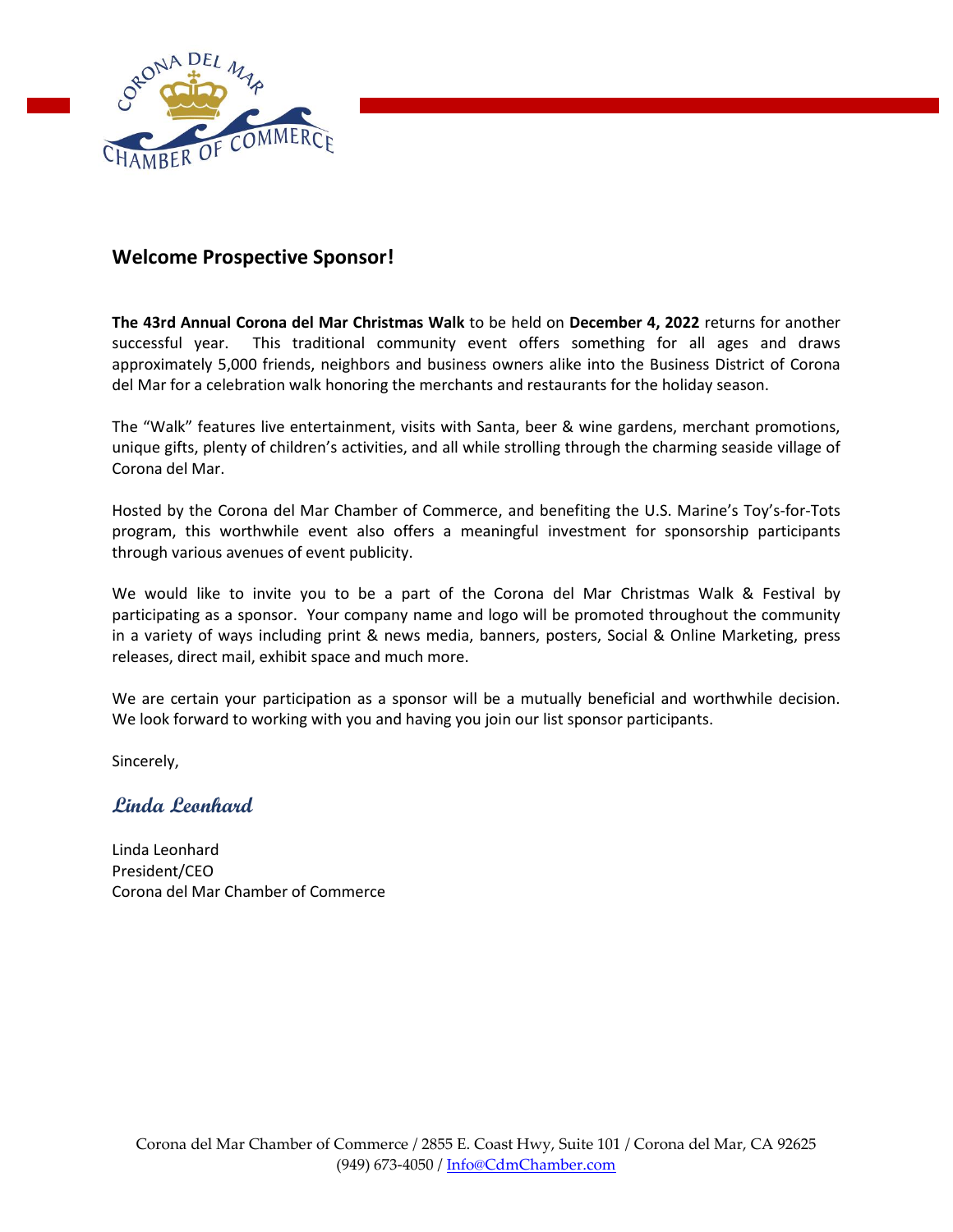

## CHRISTMAS WALK MARKET YOUR BUSINESS

### SPONSORSHIP OPPORTUNITIES

 **Highly Publicized & Highly Attended …A Community Tradition - December 4, 2022**

**Receive big marketing benefits this holiday season through sponsoring the 43rd Annual Christmas Walk. Offers excellent promotional opportunities through a variety of pre/post event media reaching thousands within the community.**

 **PRESENTING SPONSOR (Maximum Exposure): \$15,000** • Top Tier Logo/brand **featured** on all media, publicity and marketing pre & post event. • Top Tier Website Advertising & Social Media Recognition. • Top Tier Logo/Brand Recognition on Event Posters placed in all CDM Business Windows • Top Tier Logo/Brand Recognition on all Digital/Print Publication Ads. • Radio name recognition on KOCI Public Service Announcements Pre-event & live interview on event day. • Full-page four-color ad in event day program distributed to 5,000 event participants in Premium Placement. • Logo featured on the front of 7,000 event opportunity drawing tickets distributed 1 month in advance of event. • Exclusive logo on Event Road Banner placed at Intersection of Coast Hwy & Marguerite 2 weeks prior to event. • Stage Recognition & Script announcement read by all bands periodically throughout the day. • Prime location exhibit space on event day (Includes: Premium Tent, Table, Linen & Chairs). • Opportunity to place swag bags or banners in Beer & Wine Garden. • Sponsor to receive 20 Opportunity Drawing Tickets for a chance to win over \$15,000 worth of prizes. • Sponsor to receive a custom 20ft company banner display for featured signage throughout event. • Your contribution assists in providing toys for children of Military families in time for the holidays thru the U.S. Marines Toys-4-Tots. First rights of refusal for subsequent years as Presenting Sponsor Level.  **CORPORATE SPONSOR (Second Tier Benefit) \$10,000**  • Second Tier Logo/brand recognition on all media, publicity and marketing pre & post event. Second Tier Website Advertising & Social Media Recognition. • Second Tier Logo/Brand Recognition on Event Posters placed in all CDM Business Windows • Second Tier Logo/Brand Recognition on all Digital Newspaper/Print Publication Ads. • Radio name recognition on KOCI Public Service Announcements Pre-event & live interview on event day. Full page four-color ad in event day program distributed to 5,000 event participants. • Prime location exhibit space on event day (Includes: Premium Tent, Table, Linen & Chairs). • Sponsor to receive 10 Opportunity Drawing Tickets for a chance to win over \$15,000 worth of prizes. • First Rights of Refusal for Presenting Sponsor Level when available.  **BEER/WINE GARDEN SPONSOR (Exclusive) \$5,000**  • Logo & company message on participant entry wristbands. 10Ft Banner at Entrance as Sponsoring Company

- Opportunity to place swag bags or banners in Beer & Wine Garden.
- Prime location exhibit space on event day in sponsor row (Includes: 10 x 10 Premium Tent, Table, Linen & Chairs).

#### **TICKET AD SPONSOR (Exclusive)** Also receives benefits of Program & Advertising Sponsor **\$4,000**

- Place your 4-color ad on the back of 7,000 event opportunity drawing tickets distributed throughout the community beginning November 1st through event day.
- This is an exclusive opportunity and Sponsor will receive the first rights of refusal for consecutive year placement.
- Also receives benefits of Program & Advertising Sponsor

#### **PROGRAM & ADVERTISING SPONSOR \$3,000**

- Full Page Color Ad in Event Day Program Distributed to over 5,000 people throughout the Community
- Logo/brand recognition in all media, publicity & marketing material pre-post event.
- Logo/brand recognition on Event Posters placed in all CDM Business Windows one month in advance.
- Logo/Brand Recognition on all Newspaper/Print Publication Ads.
- Logo recognition on Website Advertising & Social Media Recognition.
- Event Day exhibit space in prime location in the Vendor Faire (Includes: 10 x 10 Canopy, table Linen & Chairs)

#### **ADVERTISING SPONSOR: (Third Tier Benefit) \$2,500**

- Logo/brand recognition in all media, publicity & marketing material pre-post event.
- Logo/brand recognition on Event Posters placed in all CDM Business Windows one month in advance.
- Logo/Brand Recognition on all Digital/Print News Publication Ads.
- Logo recognition on Website Advertising & Social Media Recognition on all platforms.
- Logo recognition in Event Day Program distributed to event participants.
- Event Day exhibit space in the Vendor Faire (Includes: 10 x 10 Canopy, table Linen & Chairs)